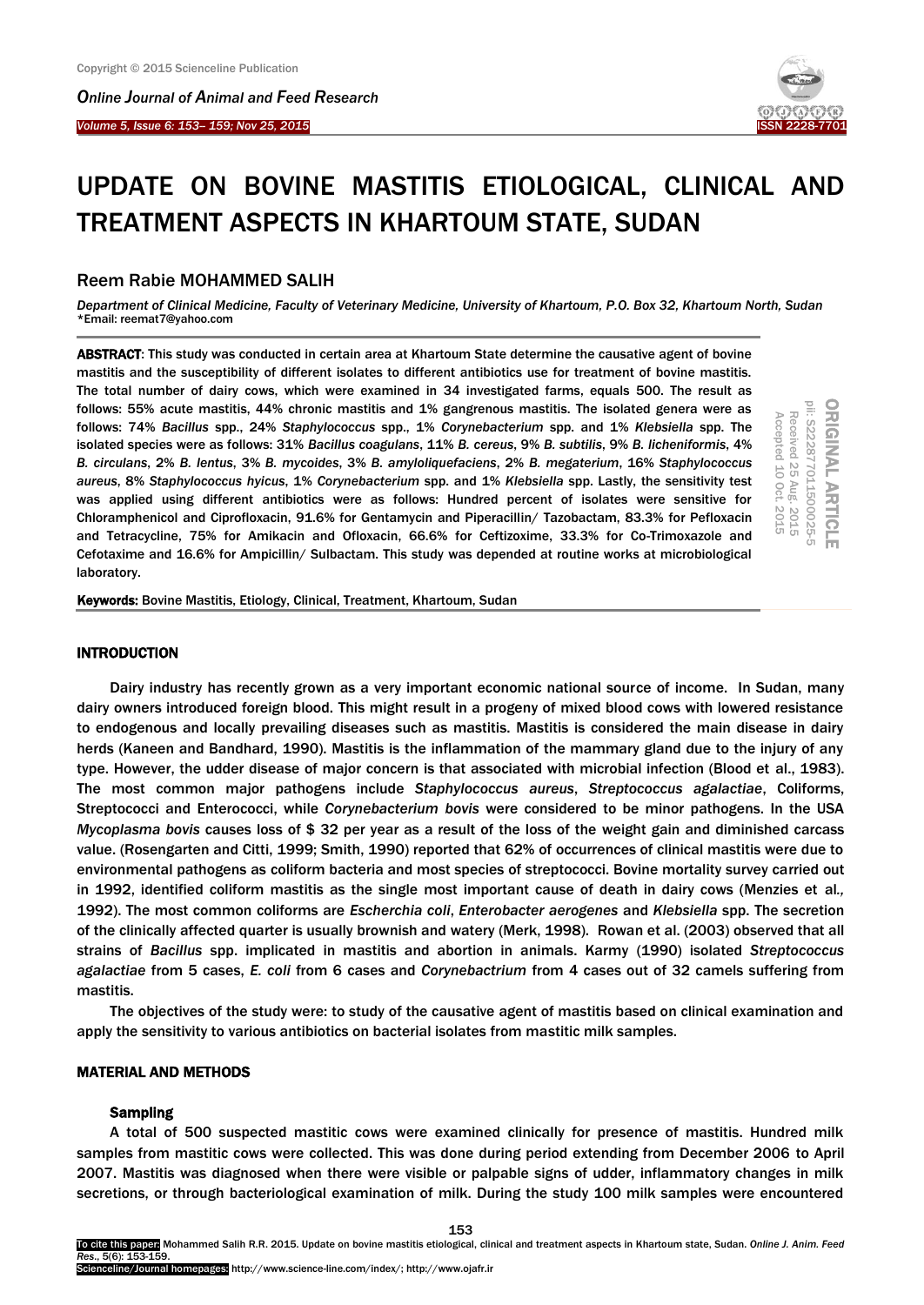from 41 cows suffering from clinical mastitis. Examination of each cow was carried out according to the enclosed questionnaire of bovine mastitis, this questionnaire included data about area, cow, udder and milk. The enclosed questionnaire was to determine the roles played by environment, farm hygiene, ventilation, drainage system, floor type and building of farm as a contribution causing factor for mastitis. Milk samples were taken under critical aseptic condition for bacteriological studies by collection in sterile Bijou bottles after cleaning the outer surface of the udder and teat with potassium permanganate and with cotton wool soaked in 70% alcohol. The fore milk was stripped off and about 5 ml of milk were drawn in sterile Bijou bottle. All samples collected were immediately placed on ice in a thermo flask after collection.

#### PH examination

This test was done to determine milk pH by using of a special paper (manufactured by Kruse Company in Denmark). The test was applied by adding one drop of milk on yellow spot, where in a few seconds the colour was change in positive cases.

#### **Culture**

The two media used in culture were Blood agar and MacConkey's agar. Plates were examined for cultural characteristics and biochemical reactions according to standard keys (Barrow and Feltham, 2003).

## RESULTS AND DISCUSSION

#### Questionnaire

The farmers responded highly to the questionnaire regarding general farm data. The main system applied was semi-intensive system. The ventilation was satisfactory in all farms while in the University of Khartoum and Hilat kuku farms were excellent. Drainage system was satisfactory in all farms except Shambat farms which were poor. Farm housing materials were a mixture between modern and traditional. Type of floor was found ranged between earth and concrete (Table 1).

#### PH examination

A total of 100 milk samples gave a positive reaction to pH paper. Positive sample revealed change in colour from yellow to green or bluish green .because the pH of milk will increase to alkaline in infected cows with mastitis., while negative sample revealed no change of the yellow spots or change to light green.

#### Clinical status of mammary glands

The greatest number of type of mastitis was acute mastitis (55%), followed by chronic cases (44%) and gangrenous cases (1%) (Figure 1)*.* 

#### Bacterio logical examinations

Four genera of bacteria were isolated from the milk samples. The isolated bacteria were as follows: *Bacillus*  spp. (74%), *Staphylococcus* spp. (24%), *Corynebacterium* spp. (1%) and *Klebsiella* spp. (1%) (Figure 2). Figure (3) showed the percentage of isolated *Bacillus* spp. from 100 mastitic cows. Figure (4) showed the percentage of isolated *Staphylococcus* spp., *Corynebacterium* spp. and *Klebsiella* spp.

#### Sensitivity test

Figure (5) showed the percentage of effectiveness of different antibiotics against different isolated bacteria (Table 2) showed the name and concentration of antibiotics and degree of effectiveness. Drug susceptibility profiles of aerobic bacterial isolates, including *Bacillus* spp., *Staphylococcus aureus*, *Staphylococcus hyicus* and *Klebsiella* spp. were subjected to various drugs. Susceptibility of Gentamycin (GM) and Piperacillin/Tazobactam (TZP) were about (91.6%), (83.3%) were susceptible to Pefloxacin (PF) and Tetracycline (TE), (75%) were susceptible to Amikacin (AK) and Ofloxacin (OF), (66.6%) were susceptible to Ceftizoxime (CI), (33.3%) were susceptible to Co-Trimoxazole (BA) and Cefotaxime (CF), (16.6%) were susceptible to Ampicillin/sulbactam (AS).but the best antibiotics in all this are Chloramphenicol (CH) and Ciprofloxacin (CP) because the percentage of the effectiveness was 100% that mean all isolated organisms are susceptible to these two drugs.

This study was conducted in Omdurman and Khartoum North because these towns are considered as the largest milk producing and marketing. Mastitis is a complex disease caused by several microorganisms.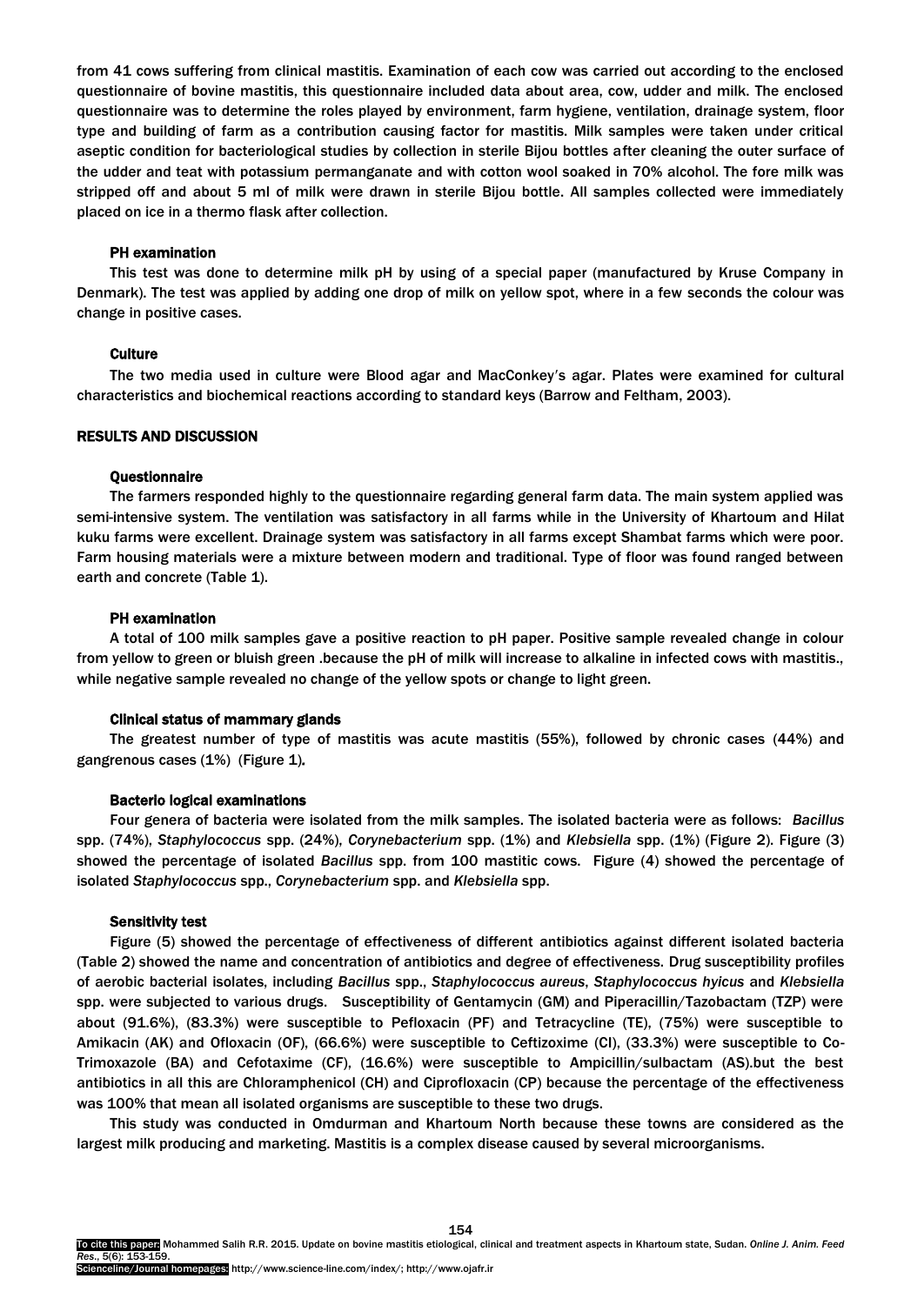| Table 1 - General farm hygiene, ventilation, drainage system, housing type, building material and floor type |                    |                     |                      |                        |                          |                   |  |  |  |
|--------------------------------------------------------------------------------------------------------------|--------------------|---------------------|----------------------|------------------------|--------------------------|-------------------|--|--|--|
| Farm's name                                                                                                  | <b>Ventilation</b> | <b>Housing type</b> | General farm hygiene | <b>Drainage system</b> | <b>Building material</b> | <b>Floor type</b> |  |  |  |
| Falasteen                                                                                                    | Satisfactory       | Free stall and Pen  | Satisfactory         | <b>Satisfactory</b>    | <b>Traditional</b>       | Earth             |  |  |  |
| Eltebna                                                                                                      | Excellent          | <b>Stanchion</b>    | Satisfactory         | <b>Satisfactory</b>    | <b>Mixture</b>           | Concrete          |  |  |  |
| <b>Hilat Kuku</b>                                                                                            | Satisfactory       | Free stall and Pen  | Poor                 | <b>Satisfactory</b>    | <b>Traditional</b>       | Earth             |  |  |  |
| Elhalfaia                                                                                                    | Satisfactory       | Free stall and Pen  | Satisfactory         | <b>Satisfactory</b>    | <b>Mixture</b>           | Earth             |  |  |  |
| Elsamrab                                                                                                     | Satisfactory       | Free stall and Pen  | Satisfactory         | Satisfactory           | <b>Mixture</b>           | Earth             |  |  |  |
| The University                                                                                               | Excellent          | Stanchion and pen   | Satisfactory         | Satisfactory           | <b>Mixture</b>           | Earth             |  |  |  |
| <b>Shambat</b>                                                                                               | Poor               | <b>Free stall</b>   | Poor                 | Poor                   | <b>Traditional</b>       | Earth             |  |  |  |

Excellent: International Required Standard; Satisfactory: Modered International Required Standard; Poor: Absent of International Required Standard.

# Table 2 - Name and concentration of antibiotics and degree of effectiveness

|                                                                                           | Name, concentration and effectiveness of antibiotics |                    |                                |                         |                                |                        |                           |                                |                               |                                |                                |                               |
|-------------------------------------------------------------------------------------------|------------------------------------------------------|--------------------|--------------------------------|-------------------------|--------------------------------|------------------------|---------------------------|--------------------------------|-------------------------------|--------------------------------|--------------------------------|-------------------------------|
| <b>Isolated bacteria</b>                                                                  | <b>AS</b><br>20 <sub>mcg</sub>                       | <b>BA</b><br>25mcg | <b>CF</b><br>30 <sub>mcg</sub> | <b>TZP</b><br>100/10mcg | <b>CH</b><br>30 <sub>mcg</sub> | CP<br>5 <sub>mcg</sub> | $CI$<br>30 <sub>mcg</sub> | <b>TE</b><br>30 <sub>mcg</sub> | <b>OF</b><br>5 <sub>mcg</sub> | <b>GM</b><br>10 <sub>mcg</sub> | <b>AK</b><br>30 <sub>mcg</sub> | <b>PF</b><br>5 <sub>mcg</sub> |
| <b>B.</b> coagulans                                                                       | $\blacksquare$                                       | $+ + +$            | $\blacksquare$                 | $\blacksquare$          | $+ + +$                        | $+ + +$                | $+ + +$                   | m.                             | $\blacksquare$                | $+ + +$                        | $\sim$                         |                               |
| <b>B.</b> cereus                                                                          |                                                      | $\sim$             | $\blacksquare$                 | $+ + +$                 | $+ + +$                        | $+ + +$                | $\blacksquare$            | $+ + +$                        | $+ + +$                       | $+ + +$                        | $+ + +$                        | $+ + +$                       |
| <b>B.</b> circulans                                                                       | $\blacksquare$                                       | ۰.                 | $\blacksquare$                 | $+ + +$                 | $+ + +$                        | $+ + +$                | $\sim$                    | $+ + +$                        | $+ + +$                       | $+ +$                          | $+ +$                          | $+ +$                         |
| <b>B.</b> mycoides                                                                        | $\blacksquare$                                       | m.                 | $\blacksquare$                 | $\ddot{}$               | $+ + +$                        | $+ + +$                | $\sim$                    | $+ +$                          | $\blacksquare$                | $\blacksquare$                 | $\sim$                         | $\blacksquare$                |
| <b>B.</b> licheniformis                                                                   | $+ + +$                                              | $+ + +$            | $+ + +$                        | $+ + +$                 | $+ + +$                        | $+ + +$                | $+ + +$                   | $+ + +$                        | $+ + +$                       | $+ + +$                        | $\blacksquare$                 | $+ + +$                       |
| <b>B.</b> megaterium                                                                      | $\blacksquare$                                       | $\sim$             | $+ + +$                        | $+ + +$                 | $+ + +$                        | $+ + +$                | $\pm$                     | $+ +$                          | $\sim$                        | $+ + +$                        | $+ + +$                        | $+ + +$                       |
| <b>B.</b> lentus                                                                          | $\blacksquare$                                       | $+ +$              | $+ + +$                        | $+ + +$                 | $+ + +$                        | $+ + +$                | $\sim$                    | $\sim$                         | $+ +$                         | $+ +$                          | $+ + +$                        | $+ + +$                       |
| <b>B.</b> subtilis                                                                        | $\blacksquare$                                       | $\blacksquare$     | $\blacksquare$                 | $+ + +$                 | $+ + +$                        | $+ + +$                | ÷                         | $+ + +$                        | $+ + +$                       | $+ + +$                        | $+ + +$                        | $+ + +$                       |
| <b>B.</b> amyloliquefaciens                                                               | $\blacksquare$                                       | $\sim$             | $\blacksquare$                 | $+ + +$                 | $+ + +$                        | $+ + +$                | $\pm$                     | $+ + +$                        | $+ + +$                       | $+ + +$                        | $+ + +$                        | $+ + +$                       |
| Staph .aureus                                                                             | $\blacksquare$                                       | ж.                 | $\blacksquare$                 | $+ + +$                 | $+ + +$                        | $+ + +$                | $+ + +$                   | $+ + +$                        | $+ + +$                       | $+ + +$                        | $+ + +$                        | $+ + +$                       |
| Staph. Hyicus                                                                             | $\blacksquare$                                       | $\blacksquare$     | $\blacksquare$                 | $+ +$                   | $++$                           | $+ + +$                | $+ + +$                   | $+ + +$                        | $+ + +$                       | $+ + +$                        | $+ + +$                        | $+ + +$                       |
| Klebsiella spp.                                                                           | $+ + +$                                              | $+ + +$            | $+ + +$                        | $+ + +$                 | $+ + +$                        | $+ + +$                | $+ + +$                   | $+ + +$                        | $+ + +$                       | $+ + +$                        | $+ + +$                        | $+ + +$                       |
| (+++): Highly sensitive; (++): Moderate sensitive; (+): Poor sensitive; (-):Non sensitive |                                                      |                    |                                |                         |                                |                        |                           |                                |                               |                                |                                |                               |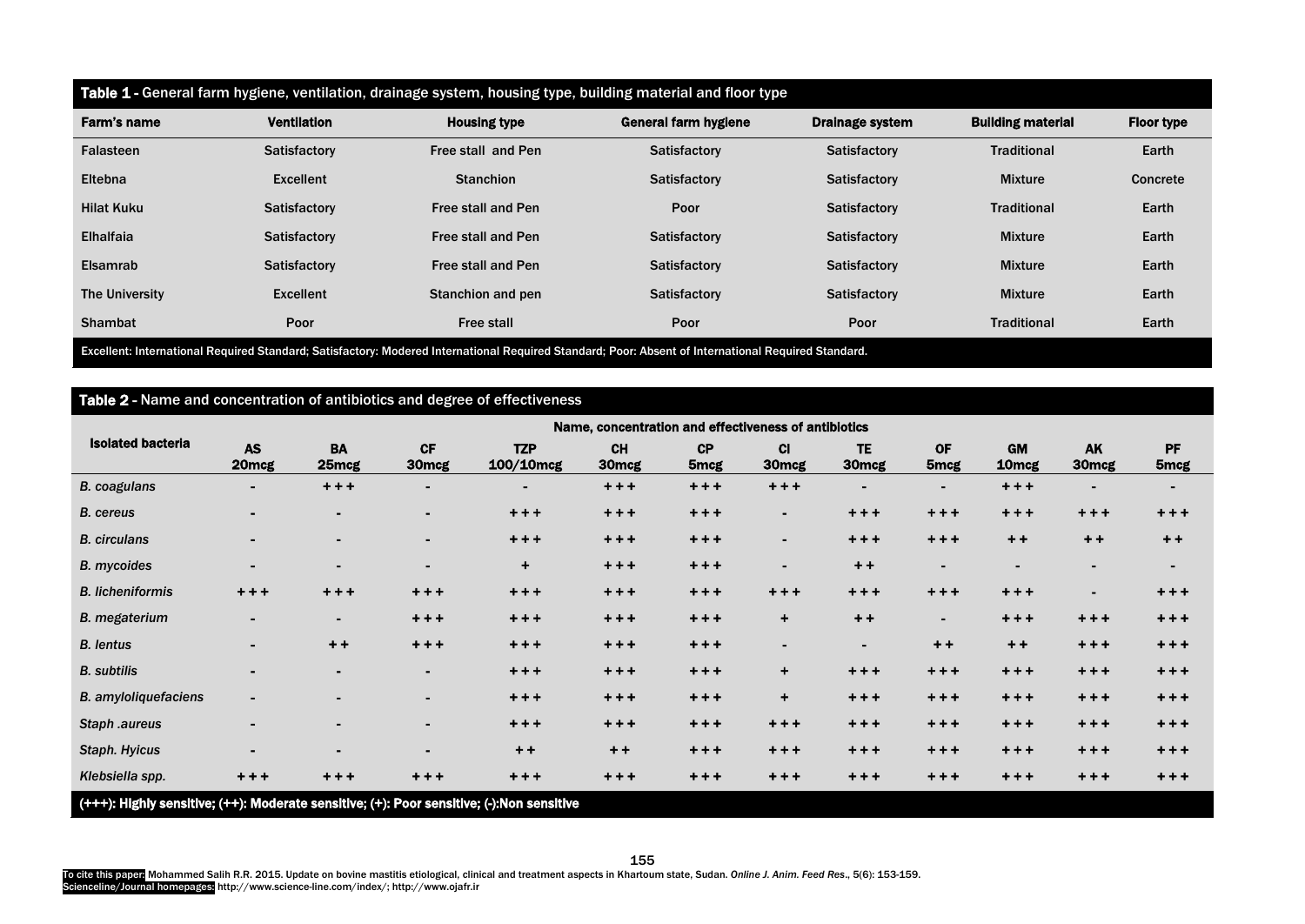Sandholm et al*.* (1995) and still it´s the most important problem in dairy industry (Dodd 1985; Fetrow and Mann, 1991). Three forms of mastitis were classified in this study acute, chronic and gangrenous mastitis; this classification is different from Philpott (1967) who classified mastitis according to the severity of inflammatory response into four forms peracute, acute, chronic and mild. Most of the surveyed farms were small, so problems of ventilation and drainage have been clearly observed. Most dairy farms building materials were traditional made of mud, wood with old iron sheets for the door. These traditional building may cause an injuries on the udder and teat and hence predispose for mastitis occurrence. The floor surfaces were aclear hazards to the animals. Mud and excessive moisture increase coliform organisms contaminating the udder (William, 1995).

In this study the types of *Staph spp.* isolated from acute and chronic mastitis were *Staph aureus* and *Staph hyicus.* This agrees with the finding of DaRong et al. (2010); Jan et al. (1998). Radostits et al. (1994) mentioned that *Staph aureus* is the first microorganism incriminated in bovine mastitis. A predominance of *Staph aureus* mastitis in cows has been reported by Watts (1988); Falade et al*.* (1989) and Carlos (1990). Elsayed (2000) isolated *Staph aureus* and *Staph hyicus* from 499 milk samples from different domestic animals: cows, sheep, goat and camels. AlAyies (2004) isolated *Staph aureus* (73.7%) and *Staph hyicus* (6%) from 100 bovine mastitic milk samples. Isolation of *Klebsiella* spp. in this study is in accord with (Cullor, 1992), who found that 20% of bovine mastitic cases, in Nordic countries caused by coliform of which about 85% were *E. coli* and the rest were *Klebsiella*  spp., and other *Enterobacteria* were isolated. This is in agreement with Mc Donald et al. (1970); Ibrahim and Habiballa (1978). To the best of knowledge gangrenous mastitis caused by *Klebsiella spp.* is considered as the first report in Sudan. In this study nine species of *Bacillus* were isolated from acute and chronic mastitis, this in agreement with Jan et al. (1998). The percentage of incidence of *Bacillus coagulans* was high and this confirms the findings of Nail et al. (2003). Also *Bacillus cereus* was also isolated by Nail et al. (2003). Other species of *Bacillus*  were isolated like, *B. licheniformes,* and this in accord with results of findings of Logan (1988); Nail et al*.* (2003); Parvanta (2000). The isolation of *Bacillus alvei*, *B. subtilis*, *B. megaterium* and *B. cereus* during this study in agreement with Elgadasi (2003). *B. licheniformis, B. amyloliquefaciens, B. circulans, B. lentus* and *B. mycoides*, to the best of our knowledge for the first time to be recorded for mastitis in cow in Sudan.







Figure 2. Percentage of isolated bacteria from 100 mastitic cows

156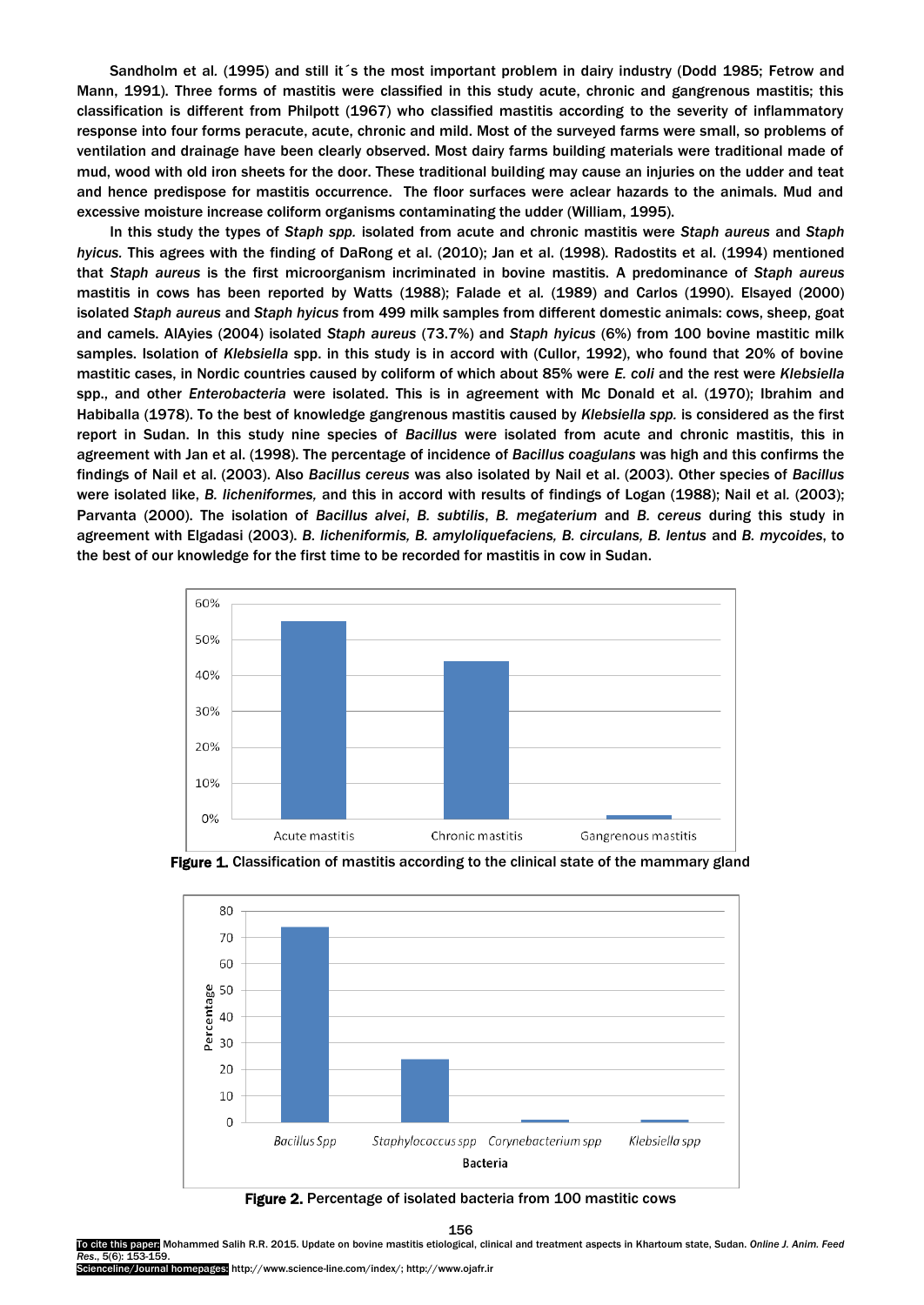

Figure 3. The percentage of isolated Bacillus spp. from 100 mastitic cows



Figure 4. The percentage of other isolated bacteria from 100 mastitic cows



#### Figure 5. The percentage of effectiveness of different antibiotics against different isolated bacteria

157

To cite this paper: Mohammed Salih R.R. 2015. Update on bovine mastitis etiological, clinical and treatment aspects in Khartoum state, Sudan. *Online J. Anim. Feed Res*., 5(6): 153-159.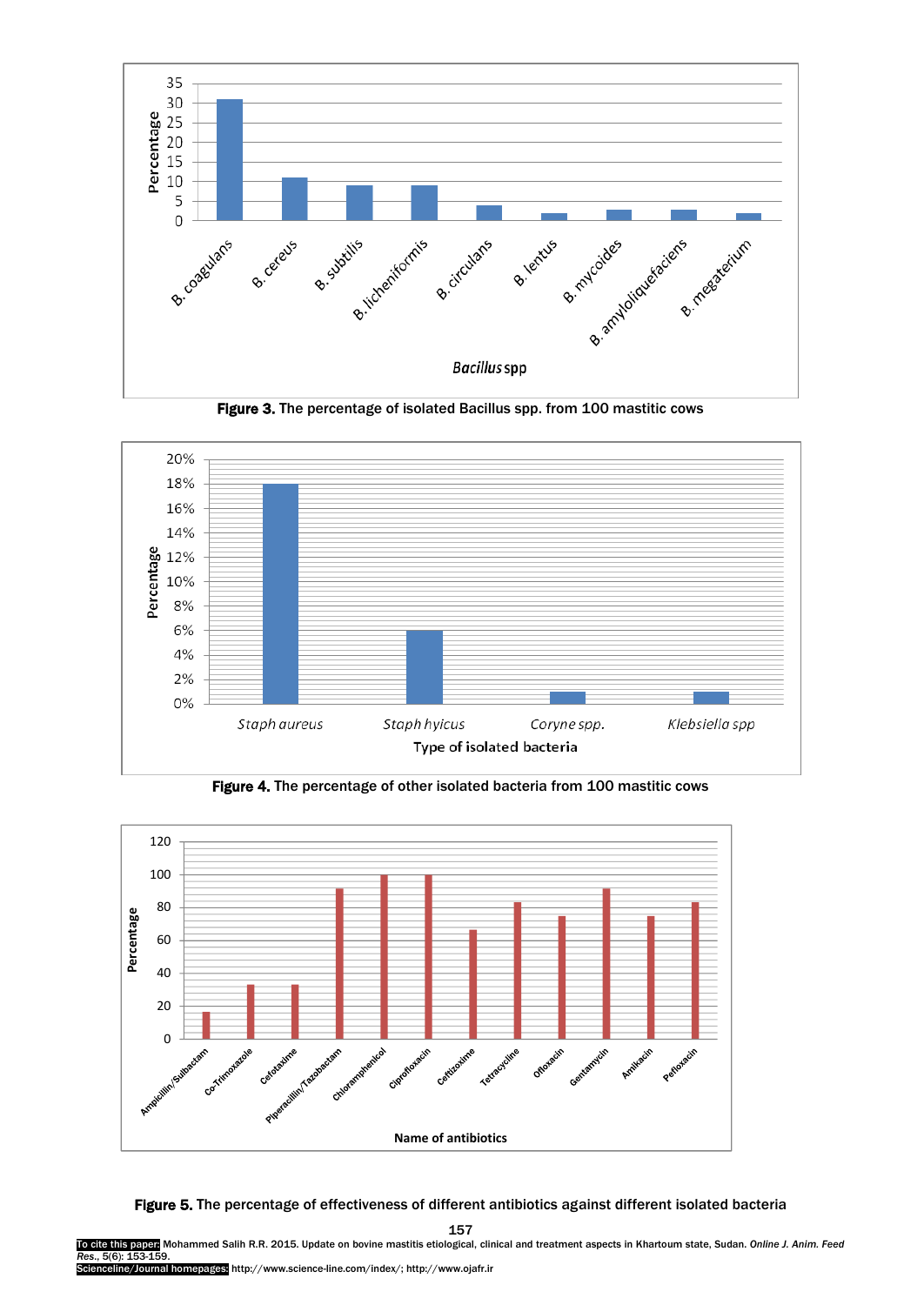#### **CONCLOUSION**

All cases of bovine mastitis should be handled carefully and reported comprehensively with respect to microscopic examination of milk with special emphasis on milk pH, bacterial examination and the effectiveness of different antibiotics against mastitic cases and it is need more an efficient work specially for detect sub- clinical mastitis in the future.

#### Acknowledgements

First, my thanks are due to almighty Allah, the beneficent and the merciful, who gave me the strength and patience to complete this work. This is impossible to capture in words for every things, that know and which that He almighty know. My thank are due to my supervisor Dr. A/ Basit Osman Ahmed and my co-supervisor Prof. Imadeldein E. Aradaib for their generosity and willingness in sparing time for supervision. My thanks to Prof. Mohammed Suleiman Elsanousi for his help in bacteriological work. My thanks are extended to the members of the Department of Microbiology and the Department of Medicine, Pharmacology and Toxicology. I wish to thank the technical staff of Department of Preventive Medicine and Public Health. I wish to thank German Academic Exchange Service (DAAD) for sponsoring my scholarship. The help of the staff at all farms where this study was performed is gratefully acknowledged. I wish to express my special sincere thanks to my family my father, mother, sister and brothers. I would like to convey my special thanks to Mr. Mukhtar Ali for help in collection of samples.

## **REFERENCES**

- AlAyis AAM (2004). Studies on Staphylococci associated with bovine mastitis in Khartoum State. (M.V.SC). Thesis, University of Khartoum.
- Barrow GI and Feltham RKA. (2003). Cowan and Steel's manual for identification of medical bacteria.  $3^{rd}$  (ed) Cambridge press.
- Blood DC, Radostits OM and Henderson JB (1983). Veterinary Medicine, 6th ed. Bailliere Tindal, London, Pp. 451.
- Carlos, ADM (1990). Characteristic of *Staphylococcus aureus* from subclinical bovine mastitis in Brazil. Br. Vet. J, 146: 443-448.
- Cullor J (1992). Tests for identifying antibiotic residues in milk; How well do they work? Vet. Med, 87: 1235- 1241.
- DaRong C, Shan YZ, Zhao H Y, Wen WD, Zhi XM, Zhi RS and Huai CS (2010). Prevalence of bacterial infection responsible for bovine Mastitis. African Journal of Microbiology Research, 4 (11): 1110-1116.
- Dodd FH (1985). Progress in mastitis control. Kiel. Milchwirtsch. Forschungsber, 37: 160-223.
- Elsayed NI (2000). Staphylococcal species in normal and mastitic milk of some domestic animals. (M.V.Sc). Thesis, University of Khartoum.
- Falade S, Nwanaza L and Wulaya A (1989). The incidence of bovine mastitis in Kenya. Bull. Anim. Hlth. Prod. Africa, 26: 55-61.
- Fetrow J and Mann D (1991). Production losses from mastitis: Carry over from the previous lactation. J. Dairy. Sci, 74: 833-839.
- Ibrahim, A. E. and Habiballa, N. (1978). Persistent mastitis in dairy herd of a breeding center. Sud. J. Vet. Sci. Anim. Husb, 19: 96.
- Jan M, Sargeant, Morgan S, Ken EL, Mary JI and Anna B (1998). Clinical mastitis in dairy cattle in Ontario: Frequency of occurrence and bacteriological isolates. Can Vet J, 39.
- Kaneen J and Bandhard HS (1990). The national animal health monitoring system in Michigan cost estimates of selected dairy cattle diseases. J. Vet. Med, 8: 127-140.
- Karmy SA (1990). Bacteriological studies on mastitis in small ruminants and she-camel in Upper Egypt. J. Egypt. Vet. Med. Assoc, 50: 69-70.
- Logan NA (1988). Bacillus species of medical and veterinary importance. J. Med. Microbiol. 25: 157-165.
- McDonald JS and Anderson J A (1981). Antibiotic sensitivity of Staphylococci isolated from infected bovine mammary glands. Cornell. Vet, 71(4): 391-396.
- Menzies FD, Bryson DG, McCallion T and Matthews DA (1992). Astudy of mortality among suckler and dairy cows in Northern Ireland in 1992. Vet*.* Rec*,* 137: 531-536.

158